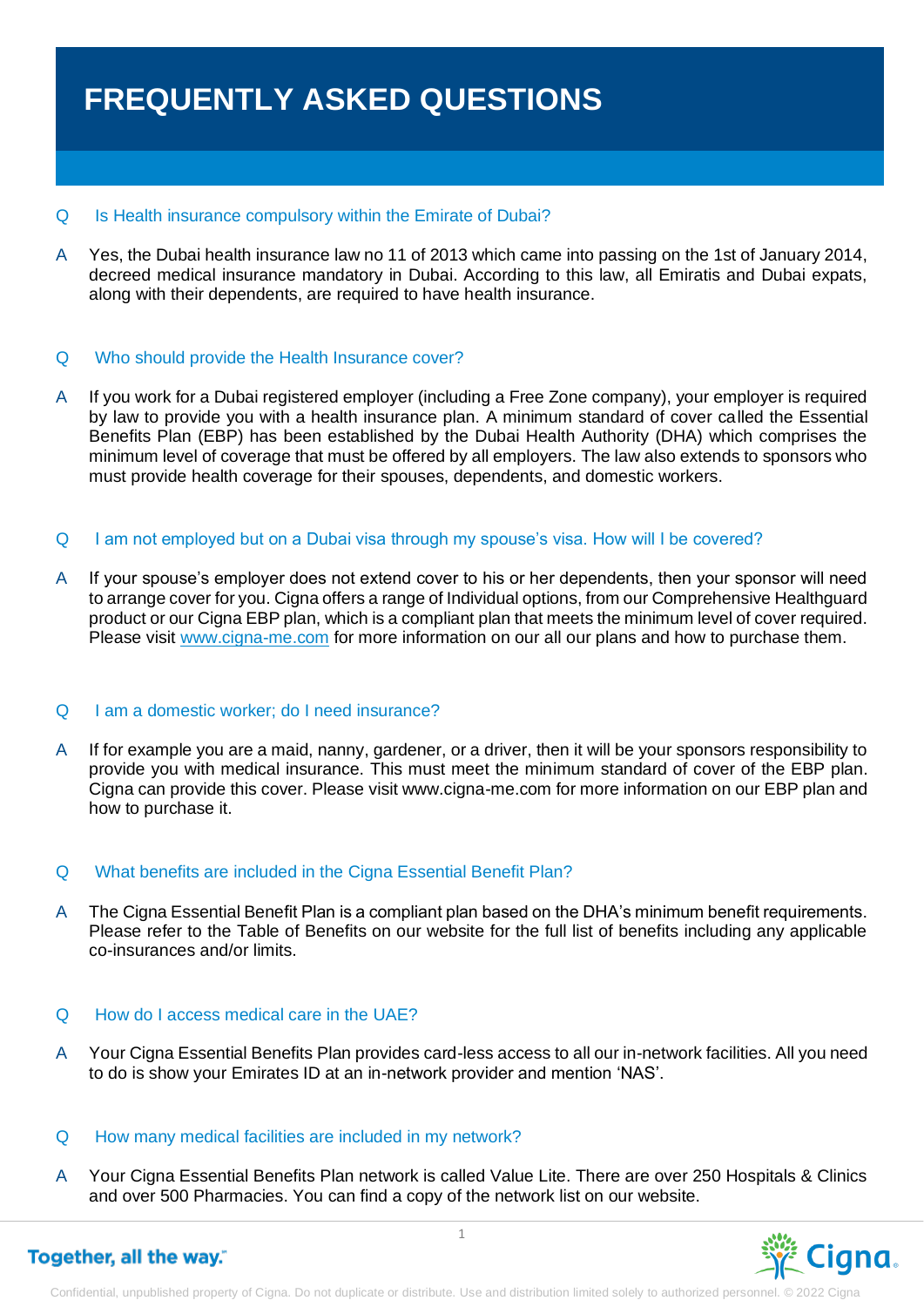### Q Do my benefits include a co-insurance?

A The Cigna Essential Benefit Plan is a compliant plan based on the Dubai Health Authority (DHA) minimum benefit requirements. Your benefits will include a co-insurance and/or limit on certain benefits. Please refer to the Table of Benefits on our website for the full list of benefits including the applicable coinsurances and/or limits.

# Q Can I visit a medical facility that is outside of my network?

- A Under the Cigna Essential Benefit Plan, only pre-approved treatment at in-network facilities is eligible under the plan. Any out of network treatment is not eligible and coverage would be declined.
- Q Are pre-existing conditions covered under the Cigna Essential Benefit Plan?
- A The Cigna Essential Benefits Plan covers pre-existing conditions as per the mandated DHA requirements. That means, pre-existing and chronic conditions are covered up to the annual maximum of the policy. Please note, that a 6-month waiting period will apply unless we receive proof of previous insurance within the UAE. This would be in the form of a Certificate of Insurance (COI) from your previous insurance company.

# Q Is maternity covered under the Cigna Essential Benefit Plan?

A Yes, maternity is covered under the Cigna Essential Benefit Plan and as per the DHA minimum benefits requirements. As part of your application, you must answer questions relating to your pregnancy status. The answers to these questions may impact the premium charged and failure to provide accurate answers may result in future claims being denied.

#### Q Who is eligible for the Cigna Essential Benefit Plan?

- A The Cigna Essential Benefit Plan is available to all holders of a Dubai visa.
- Q Do I need to have an active insurance policy when purchasing a Cigna Essential Benefit Plan for my sponsored Dependents and/or domestic helper?
- A If you are purchasing the Cigna Essential Benefit Plan for your Dependants or Domestic helper(s), then it is a requirement that you have an active Health Insurance Policy in place.
- Q Can I have another active insurance policy when purchasing a Cigna Essential Benefit Plan?
- A If you already have an active medical insurance policy, then you would be unable to purchase an additional policy. You would need to cancel your active policy before purchasing the Cigna Essential Benefit Plan.
- Q If I have multiple Dependents, can I purchase the Cigna Essential Benefit Plan for only one of them?
- A If your sponsored Dependents, family members or domestic helpers are to be covered then coverage is compulsory for all family members under the Policyholders sponsorship. This is on the basis of their visa being issued in Dubai.



# Together, all the way."

Confidential, unpublished property of Cigna. Do not duplicate or distribute. Use and distribution limited solely to authorized personnel. © 2022 Cigna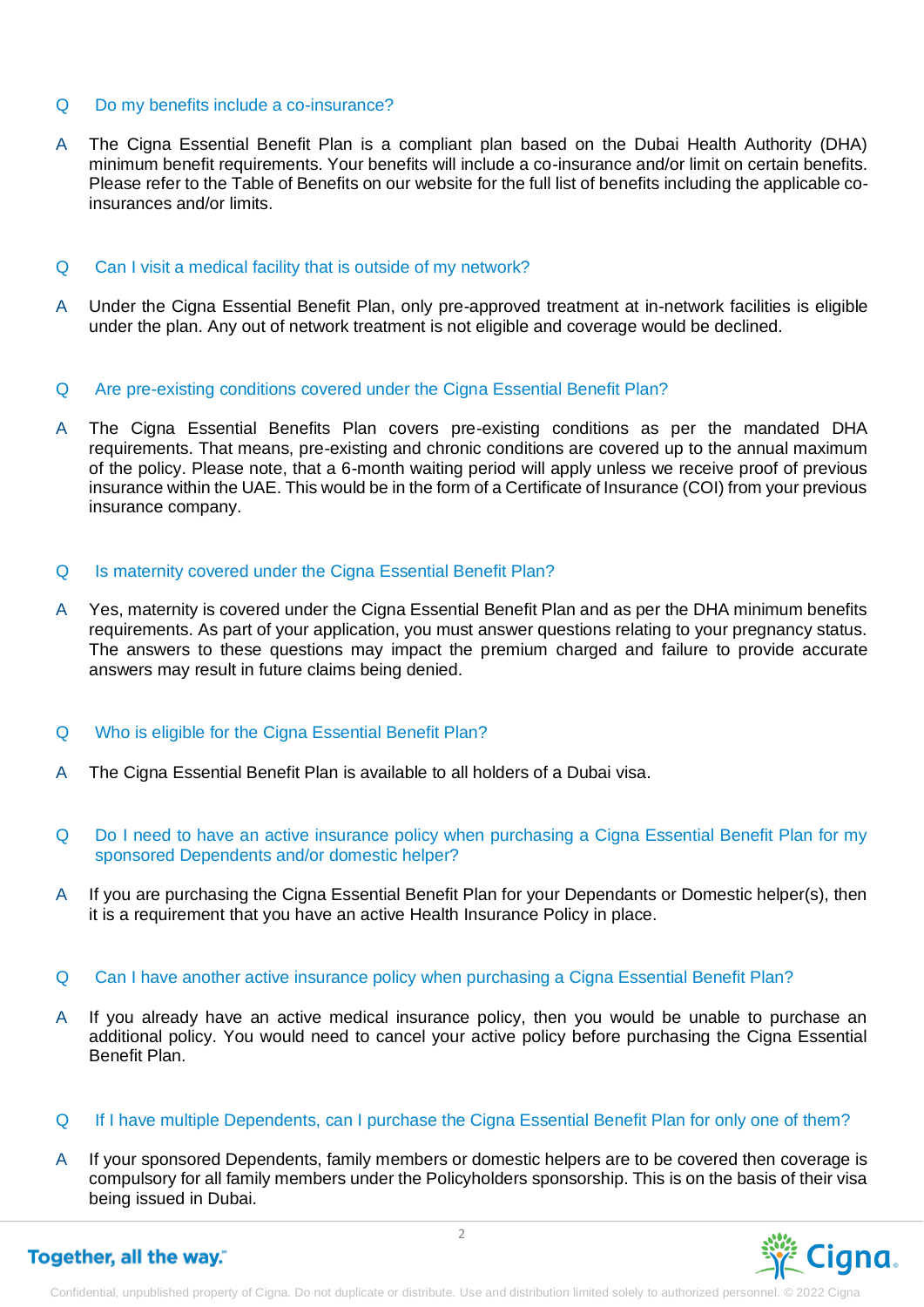# Q Where and how can I purchase the Cigna Essential Benefit Plan from?

A You can visit our dedicated website www.cigna-me.com which contains all the information relating to the purchasing of the Cigna Essential Benefit Plan. You will need to complete the application form that is available online. This form requests you to complete personal details e.g., Visa issue location, sponsor, and member (if different) name, date of birth, nationality etc. Once you have completed the form send it along with the other required documentation to the dedicated email address Sales.EBP@Cigna.com.

We are looking to improve this process and we are hopeful that in the very near future the application form will be available as part of an online process, with online credit card payments being accepted not long after that.

# Q What happens after I submit my application?

A Once you've sent and we have received your application we will send to your registered email address, within 5 working days, an official quote that will also contain the premium payment instructions, should you wish to proceed with the purchase.

# Q What happens after I have paid the premium and sent proof of payment to you?

- A Once we have received the premium payment and all the compliance checks are complete, we will start the process of setting up your policy. You should allow up to a further 14 working days from the date of when payment is received to receive your policy documents.
- Q What documentation do I need to submit to purchase the Cigna Essential Benefit Plan?
- A To purchase the Cigna Essential Benefit Plan, we would require:
	- I. Completed application form
	- II. Emirates ID copy for Policyholder and member
	- III. Passports copy for Policyholder and member
	- IV. Visa copy for Policyholder and member
	- V. Previous Certificate of Insurance (if applicable)
	- VI. Salary certificate
- Q Where can I send any queries that I may have on my application or on the Cigna Essential Benefit plan?
- A You can email Sales.EBP@Cigna.com where our dedicated team will be able to answer all of your queries.
- Q If I purchase a Cigna Essential Benefit Plan, how long is the Policy active for?
- A Our Cigna Essential Benefit Plan is active for 12 months from the policy effective date.
- Q What currency is the Cigna Essential Benefit Plan in?
- A The Cigna Essential Benefits Plan is available in AED only

# Together, all the way."

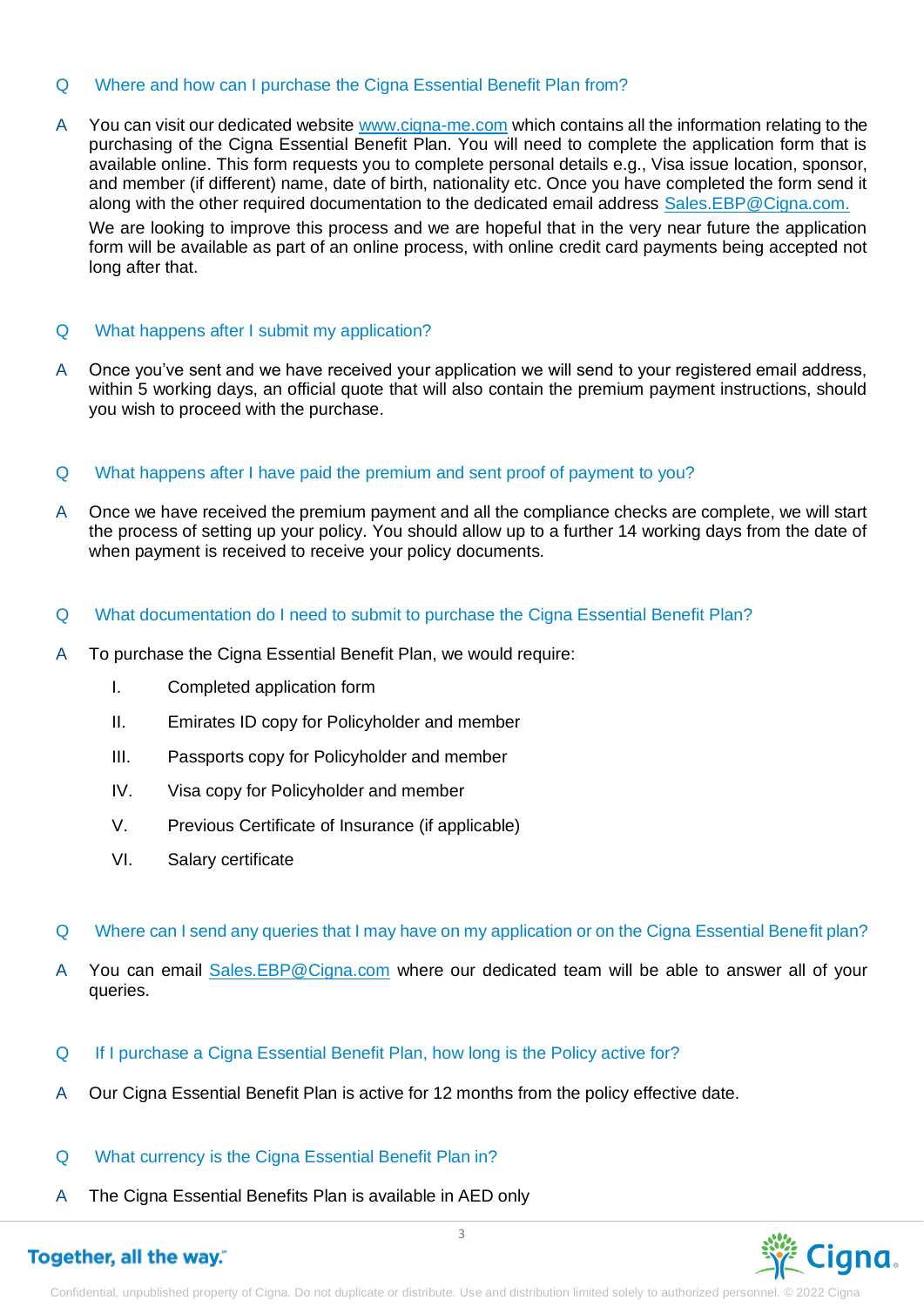# Q How can I pay for the Cigna Essential Plan?

A Firstly, you will need to follow the Cigna Essential Benefits Plan purchasing process as explained on our website. Once all information is submitted, you will receive a proposal with the premium payment instructions. Currently, payment is accepted through bank transfer only and is annual payment upfront only.

# Q Is the premium for the Cigna Essential Benefit Plan the same for everyone?

A The premium for Cigna Essential Benefit Plan is dependent on either your salary and/or your status. For example, any Low-Salary Band worker (LSB), defined as someone who earns less than AED 4,000 a month, is eligible for the index rate, as is anyone who they sponsor.

For anyone who earns more than AED 4,000 a month or is sponsored by someone who earns more than AED 4,000, except for domestic workers, unless they themselves earn more than AED 4,000, are eligible for the age-banded male/female rates.

Please note the in-force rates are available on our website and are subject to yearly changes.

# Q After purchasing a Cigna Essential Benefit Plan, when does the policy become active/when can I use my policy?

- A Your policy will be active the day after the expiry of your existing policy, as confirmed by your Certificate of Insurance. This is on the assumption that there is not a significant break in cover e.g., greater than 30 days. If you haven't had any previous insurance, then the effective date would be from the date that all compliance checks have been carried out and cleared and Premium payment has been received.
- Q For payment of premiums, if the payee is different from the Policyholder (PH), what documentation is required to process the payment?
- A The below requirements are mandatory:

Family Member as Payee:

- 1. **Passport** of both PH and Payee
- 2. **Visa and EID copies** of both **PH and Payee**
- 3. If the Visa of the PH is not sponsored by the Spouse as Payee **Marriage Certificate** is required.
- 4. Sibling as Payee **Birth Certificate** is required.

Company as Payee:

- 1. **Visa** of the PH should be **sponsored by the Company**, if not, **Employment Letter** is required.
- 2. **A document / affiliation letter** is required to **link the Visa sponsor company to the Payee Company.**
- **3. Trade License**
- **4. VAT Cert (when applicable)**

Employer (can be the Manager) as Payee if funds is coming from a personal account:

- 1. **Passport** of **both PH and Payee**
- 2. **Visa and EID** copies of **both PH and Payee**
- 3. The **Payee** should have the same **Visa sponsor with the PH**, if not, the **Payee's name** (as Manager) should be stipulated in the **Trade License of the company** (Visa sponsor of PH). If this is not the case, **Employment letter** is required for both.